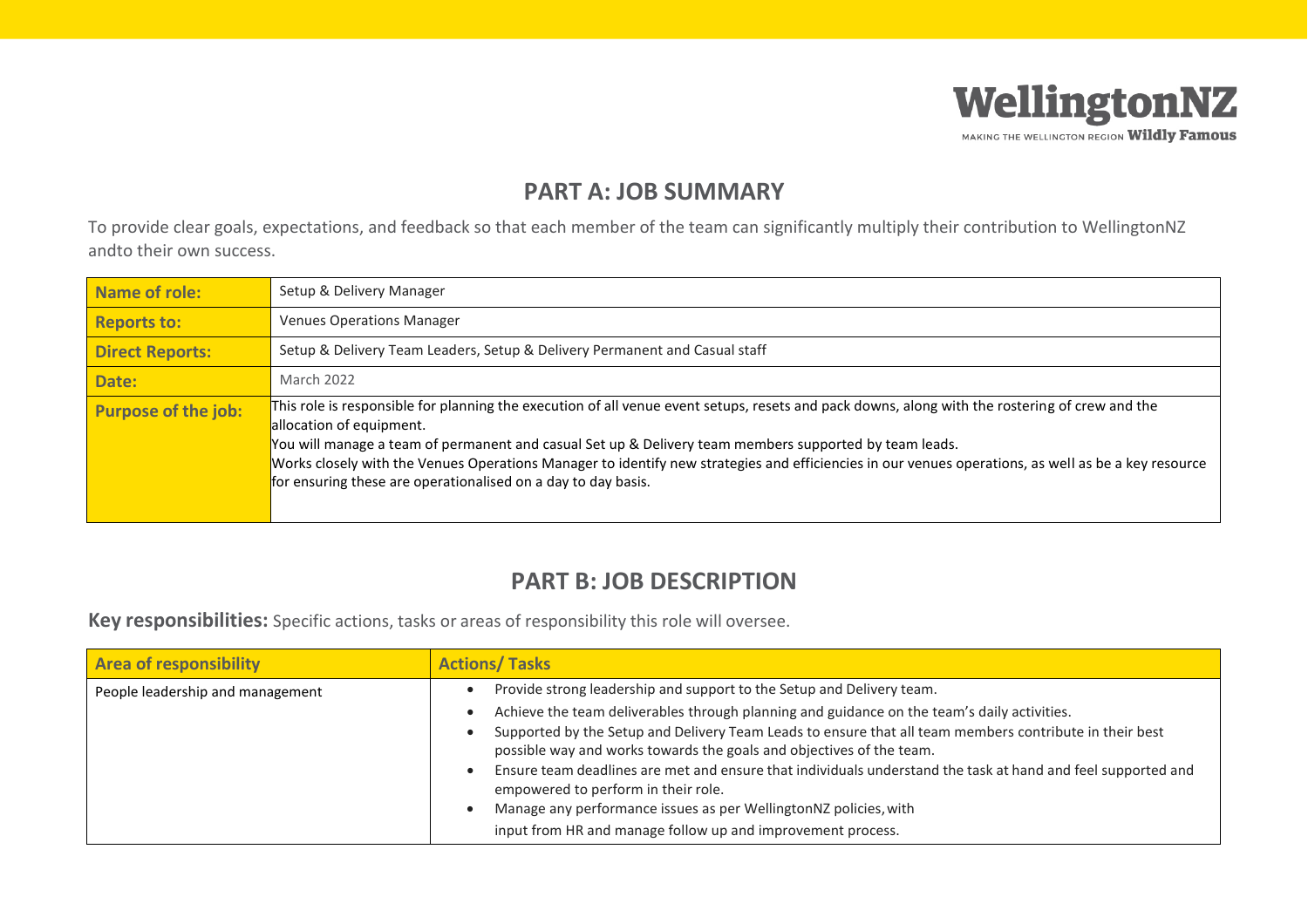## WellingtonNZ

MAKING THE WELLINGTON REGION Wildly Famous

| <b>Contract Management</b>                       | Support external contractors in the planning of daily activities ensuring they have the information and<br>$\bullet$         |  |  |
|--------------------------------------------------|------------------------------------------------------------------------------------------------------------------------------|--|--|
|                                                  | resources required to deliver to the highest possible standard.                                                              |  |  |
|                                                  | Provide feedback on performance to ensure that the contractors are delivering to the highest possible                        |  |  |
|                                                  | standard and are continually improving.                                                                                      |  |  |
|                                                  | Work alongside the Venue Manager of each site and external contractors to ensure the periodical and daily tasks<br>$\bullet$ |  |  |
|                                                  | are planned for and executed.                                                                                                |  |  |
| Operational strategy and continuous improvement  | Utilise technical and operational experience to identify areas for improvement and development within the<br>$\bullet$       |  |  |
|                                                  | process of our operations, drive and implement improvements.                                                                 |  |  |
|                                                  | Identify medium to long term projects that will contribute to the ongoing success and continual improvement<br>$\bullet$     |  |  |
|                                                  | of our venues and the way we deliver, and act as a key player in delivering those projects.                                  |  |  |
|                                                  | Implement and manage a regular quality checking process for services provided.                                               |  |  |
|                                                  | Work with Venues Operations Manager and General Manager, Events & Experiences to identify new                                |  |  |
|                                                  | strategies and objectives to drive continual improvement of our delivery.                                                    |  |  |
|                                                  | Review and support business critical operating procedures to ensure that both teams are<br>$\bullet$                         |  |  |
|                                                  | operating in the most efficient and safest way possible.                                                                     |  |  |
| <b>Equipment and Asset Management</b>            | Assist the Facilities and Assets team in developing an asset management plan, maintenance program and                        |  |  |
|                                                  | managing operational inventory.                                                                                              |  |  |
|                                                  | Assist in the maintenance and upkeep of operational assets and equipment.<br>$\bullet$                                       |  |  |
| Commercial performance                           | Review and support implementation of business-critical operating procedures (SOPs)<br>$\bullet$                              |  |  |
|                                                  | Manage operational budget and assist the Operations Manager with long term budget planning.                                  |  |  |
|                                                  | Manage the operations staffing and consumable budget, ensuring it is in line with budget requirements.<br>$\bullet$          |  |  |
| Rostering, policies, projects and administration | Ensure systems are in place for accurate forecasting and ensuring adequate resources are rostered and available<br>$\bullet$ |  |  |
|                                                  | to undertake workload in line with our rostering requirements and guidelines.                                                |  |  |
|                                                  | Monitor the performance of all Setup and Delivery Teams rosters and work with Team Leaders and Supervisors<br>$\bullet$      |  |  |
|                                                  | to make changes to maximize efficiencies and productivity gains.                                                             |  |  |
|                                                  | Any other reasonable tasks as required.<br>$\bullet$                                                                         |  |  |
| Improving technical expertise                    | Utilise technical experience, and continually work to improve the technical knowledge of the team.<br>$\bullet$              |  |  |
|                                                  | Work alongside our technical partners in event planning and delivery.<br>$\bullet$                                           |  |  |
|                                                  | Act as a go to resource for operational planning.<br>$\bullet$                                                               |  |  |
| Health, safety and compliance                    | Implement and drive the H&S management system around all aspects of operational management.<br>$\bullet$                     |  |  |
|                                                  | Encourage a culture of Health & Safety, taking a lead role in ensuring the team is adequately trained in and                 |  |  |
|                                                  | adhere to our standard operating procedures and policies while being willing to offer ideas and new initiatives              |  |  |
|                                                  | that can improve business processes and customer delivery.                                                                   |  |  |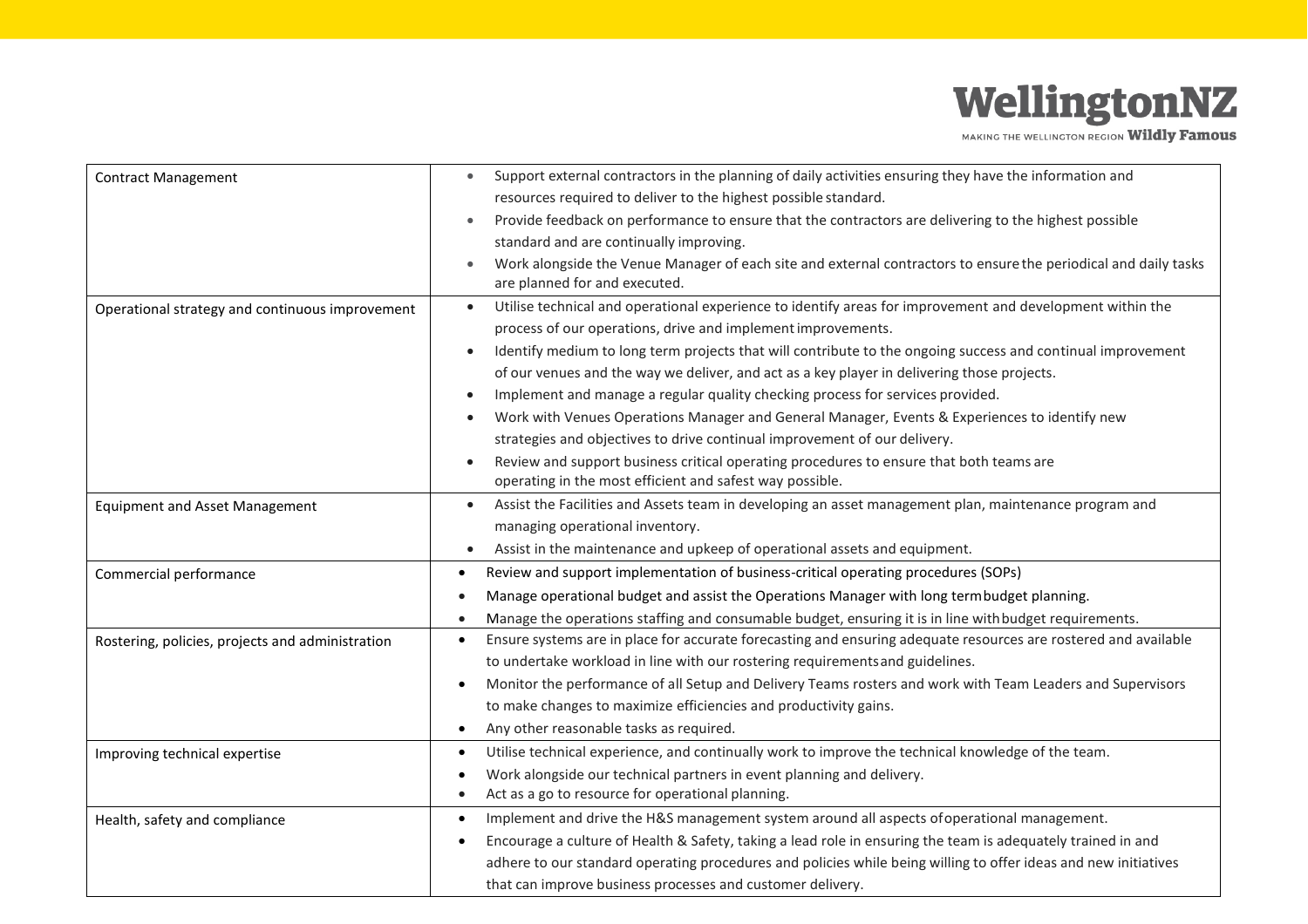## WellingtonNZ

MAKING THE WELLINGTON REGION Wildly Famous

|                            | Work with the Health, Safety & Compliance Officer to ensure each team member is inducted in the correct<br>manner for each venue and can report on any hazards, risks or incidents then work to mitigate these risks in<br>our venues.<br>Take an active role in identifying and mitigating any health and safety risks to yourself and others. While at work, |
|----------------------------|----------------------------------------------------------------------------------------------------------------------------------------------------------------------------------------------------------------------------------------------------------------------------------------------------------------------------------------------------------------|
|                            | take reasonable care for your own health and safety and ensure what you do does not negatively affect the<br>health and safety of others.                                                                                                                                                                                                                      |
|                            | Comply, as far as you possibly can, with any instructions, policies, procedures or guidelines given by WellingtonNZ<br>in relation to health, safety and compliance.                                                                                                                                                                                           |
|                            | Report any potential hazards or risks to health and safety or the environment as soonas possible and take<br>immediate action to minimize or mitigate these if it is not poentaly harmful to your own health and safety.                                                                                                                                       |
| WellingtonNZ collaboration | Maintain a "WellingtonNZ-wide" perspective with all work.<br>$\bullet$                                                                                                                                                                                                                                                                                         |
|                            | Consider how your role links and contributes to other areas of WellingtonNZ, and actively engage when<br>$\bullet$<br>required.                                                                                                                                                                                                                                |
|                            | Communicate with fellow WellingtonNZ colleagues on work, initiatives and projects.                                                                                                                                                                                                                                                                             |
|                            | Actively collaborate and participate in WellingtonNZ-wide initiatives and projects.<br>$\bullet$<br>This job description is not intended to be an exhaustive list of tasks, but to act as guide as to the main duties and<br>$\bullet$                                                                                                                         |
| General                    | responsibilities of the position. Its content will be subject to regular review in conjunction with the job holder.                                                                                                                                                                                                                                            |

**Job outcomes:** Visible and measurable evidence of success in this role.

| <b>Outcomes / results</b>                                                                                                                                                                        | <b>Target Measure</b> |  |  |  |  |
|--------------------------------------------------------------------------------------------------------------------------------------------------------------------------------------------------|-----------------------|--|--|--|--|
| Build an inclusive team that are invested in the success of our venues and WellingtonNZ                                                                                                          |                       |  |  |  |  |
| Provide a Setup and Delivery Team that is efficient and focused on delivering a superb customer experience to our internal and external clients.                                                 |                       |  |  |  |  |
| Identify medium to long term projects and strategies that will contribute to the ongoing success and continual improvement of our venues and act as a key player in<br>delivering those projects |                       |  |  |  |  |
| Work with the Venues Operations Manager to improve the morale and engagement of our operations teams, along with increasing engagement in Health & Safety                                        |                       |  |  |  |  |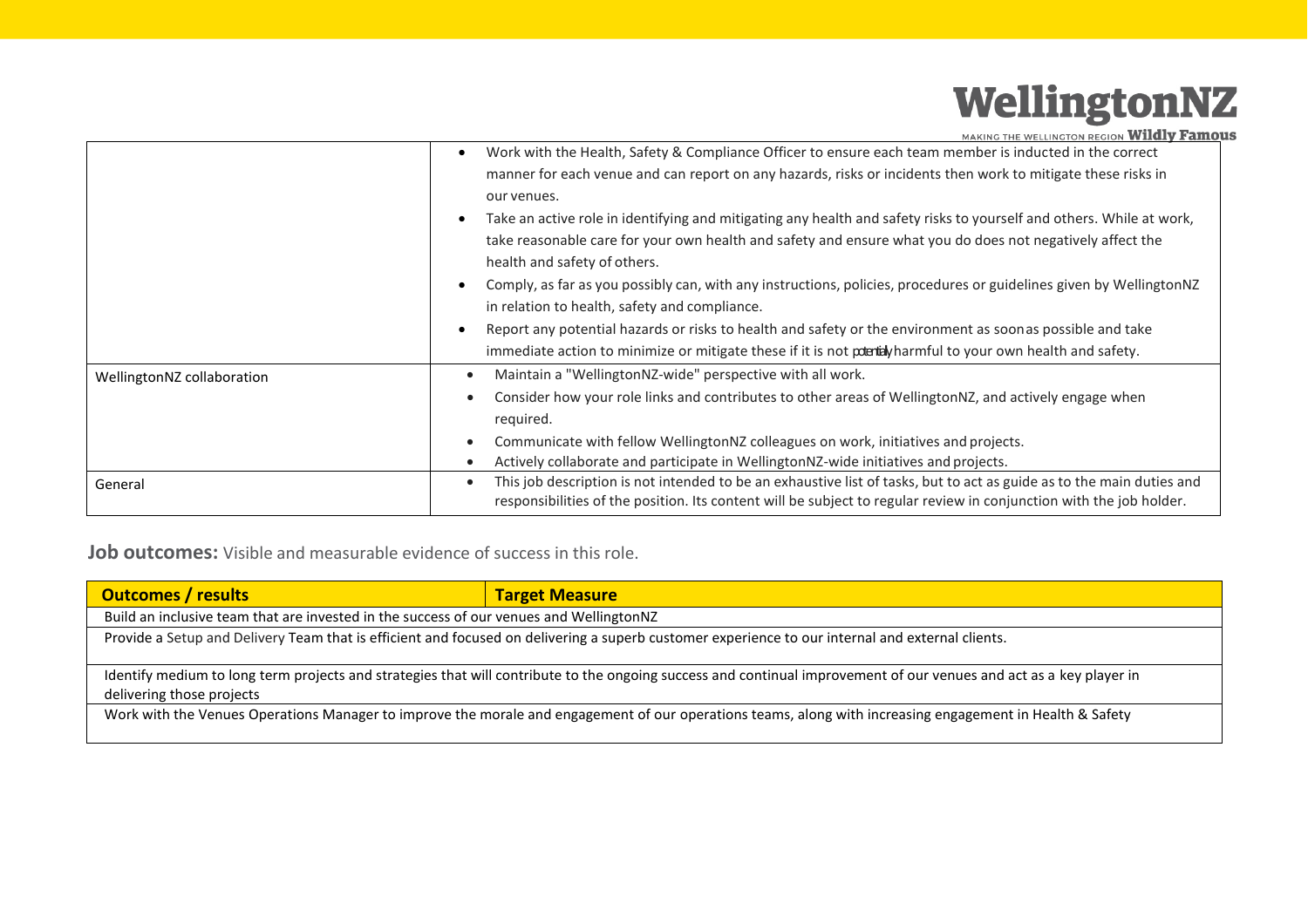

MAKING THE WELLINGTON REGION Wildly Famous

**Competencies:** Specific skills, traits and competencies necessary to be successful in this role.

| <b>Competency</b>                       | <b>Description of competency</b>                                                                                                                                                                                                                                    |  |  |
|-----------------------------------------|---------------------------------------------------------------------------------------------------------------------------------------------------------------------------------------------------------------------------------------------------------------------|--|--|
| <b>People Management</b>                | Is able to motivate and lead a team to deliver results by translating strategic goals into team goals that are<br>meaningful and leveraging off the strengths of the team. Creates an environment where team members can<br>develop, grow and be their unique self. |  |  |
| <b>Technical Ability and Experience</b> | 4+ years in a Senior Operations or Senior Technical role. Sound knowledge of technical services, staging, rigging etc.<br>Working knowledge of Visio and EBMS or similar. Competency in Microsoft Office Suite.                                                     |  |  |
| <b>Creating a Vision</b>                | Translating the vision into action<br>$\bullet$                                                                                                                                                                                                                     |  |  |
|                                         | Taking risks to create innovative outcomes                                                                                                                                                                                                                          |  |  |
|                                         | Talking openly and positively about possibilities<br>$\bullet$                                                                                                                                                                                                      |  |  |
| <b>Leading with Purpose</b>             | Setting team goals that are meaningful<br>$\bullet$                                                                                                                                                                                                                 |  |  |
|                                         | Understanding individual needs and motivations and aligning expectations                                                                                                                                                                                            |  |  |
|                                         | Asking the tough questions                                                                                                                                                                                                                                          |  |  |
|                                         | Creating opportunities for individual development<br>$\bullet$                                                                                                                                                                                                      |  |  |
| <b>Making things happen</b>             | Holding self and others to account<br>$\bullet$                                                                                                                                                                                                                     |  |  |
|                                         | Considering people alongside performance outcomes                                                                                                                                                                                                                   |  |  |
|                                         | Acting quickly to resolve issues                                                                                                                                                                                                                                    |  |  |
|                                         | Using analysis and critical thinking to drive quality decision-making<br>$\bullet$                                                                                                                                                                                  |  |  |
|                                         | Right-sizing resourcing                                                                                                                                                                                                                                             |  |  |
|                                         | Remaining calm and focused when things get tough                                                                                                                                                                                                                    |  |  |
|                                         | Making time to review and learn from mistakes                                                                                                                                                                                                                       |  |  |
| <b>Building an awesome team</b>         | Building strategic partnerships<br>$\bullet$                                                                                                                                                                                                                        |  |  |
|                                         | Giving trust and autonomy<br>$\bullet$                                                                                                                                                                                                                              |  |  |
|                                         | Creating opportunities for collaboration and information sharing                                                                                                                                                                                                    |  |  |
|                                         | Encouraging diverse thinking and perspectives                                                                                                                                                                                                                       |  |  |
|                                         | Mentoring and coaching individuals and knowing the difference                                                                                                                                                                                                       |  |  |
| Being authentic and inclusive           | Recognizing your own strengths and areas for development<br>٠                                                                                                                                                                                                       |  |  |
|                                         | Asking for and responding positively to feedback                                                                                                                                                                                                                    |  |  |
|                                         | Questioning and challenging others with respect                                                                                                                                                                                                                     |  |  |
|                                         | Owning your mistakes                                                                                                                                                                                                                                                |  |  |